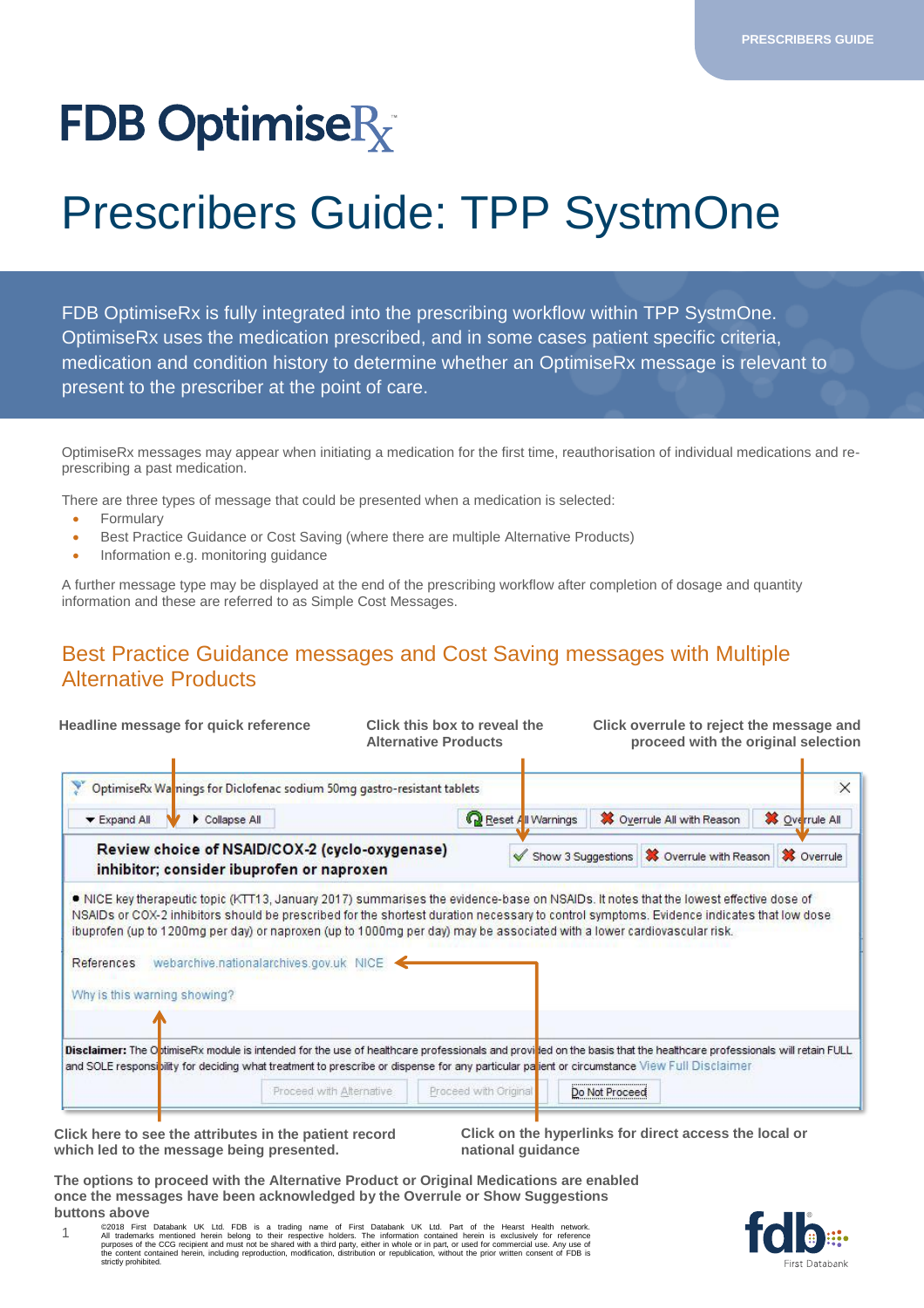#### Accepting a message takes two steps; click to view the locally approved Alternative Products and then select which of these to prescribe.

| ▼ Expand All                                              | Collapse All                                                                                                                                                                                                                                                                                                                                                                                                                                             | Reset All Warnings          | X Overrule All with Reason    | <b>X</b> Overrule All |   |
|-----------------------------------------------------------|----------------------------------------------------------------------------------------------------------------------------------------------------------------------------------------------------------------------------------------------------------------------------------------------------------------------------------------------------------------------------------------------------------------------------------------------------------|-----------------------------|-------------------------------|-----------------------|---|
|                                                           | Review choice of NSAID/COX-2 (cyclo-oxygenase)<br>inhibitor; consider ibuprofen or naproxen                                                                                                                                                                                                                                                                                                                                                              | Show 3 Suggestions          | <b>X</b> Overrule with Reason | <b>※</b> Overrule     |   |
|                                                           |                                                                                                                                                                                                                                                                                                                                                                                                                                                          | Opens this dialog box below |                               |                       |   |
| Y<br><b>Suggested Medication</b>                          |                                                                                                                                                                                                                                                                                                                                                                                                                                                          |                             |                               |                       | X |
|                                                           | Review choice of NSAID/COX-2 (cyclo-oxygenase) inhibitor; consider ibuprofen or naproxen                                                                                                                                                                                                                                                                                                                                                                 |                             |                               |                       |   |
| References                                                | ● NICE key therapeutic topic (KTT13, January 2017) summarises the evidence-base on NSAIDs. It notes that the lowest effective dose of NSAIDs<br>or COX-2 inhibitors should be prescribed for the shortest duration necessary to control symptoms. Evidence indicates that low dose ibuprofen<br>(up to 1200mg per day) or naproxen (up to 1000mg per day) may be associated with a lower cardiovascular risk.<br>webarchive.nationalarchives.gov.uk NICE |                             |                               |                       |   |
| Why is this warning showing?<br><b>Suggested Products</b> |                                                                                                                                                                                                                                                                                                                                                                                                                                                          |                             |                               |                       |   |
| $\vee$ Hide 0 drugs with warnings                         |                                                                                                                                                                                                                                                                                                                                                                                                                                                          |                             |                               |                       |   |
|                                                           | <b>Presentation</b>                                                                                                                                                                                                                                                                                                                                                                                                                                      | Warnings                    |                               |                       |   |
| Product V<br>ibuprofen                                    | 400mg tablets                                                                                                                                                                                                                                                                                                                                                                                                                                            |                             |                               |                       |   |
| naproxen<br>naproxen                                      | 250mg tablets<br>500mg tablets                                                                                                                                                                                                                                                                                                                                                                                                                           |                             |                               |                       |   |
| 3 Suggested Products                                      |                                                                                                                                                                                                                                                                                                                                                                                                                                                          |                             |                               |                       |   |
|                                                           | Ok.                                                                                                                                                                                                                                                                                                                                                                                                                                                      | Cancel                      |                               |                       |   |

2. Click OK

NB SystmOne may 'hide' medicines from the list of Alternative Products where those medicines have been identified as having patient specific warnings e.g. drug-drug interactions and patient sensitivities.

Reveal these by clicking on the tick-box titled 'Hide drugs with warnings'.

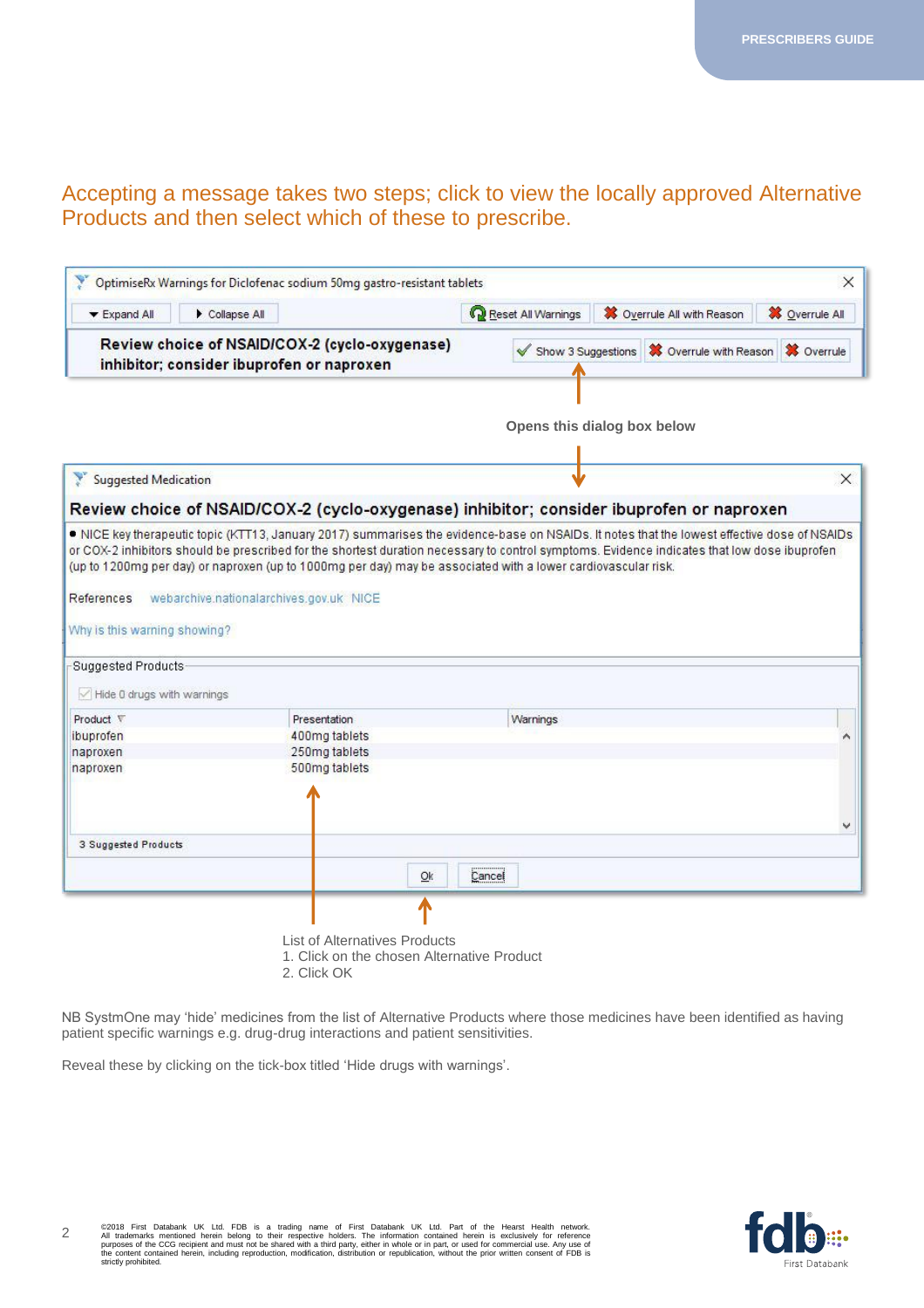#### To Reject a Message

Providing feedback on the rejection of a message is an optional step either by selecting a pre-defined comment or adding free text. Any feedback entered will be available to colleagues in the medicines management team to assist in managing the configuration of OptimiseRx.



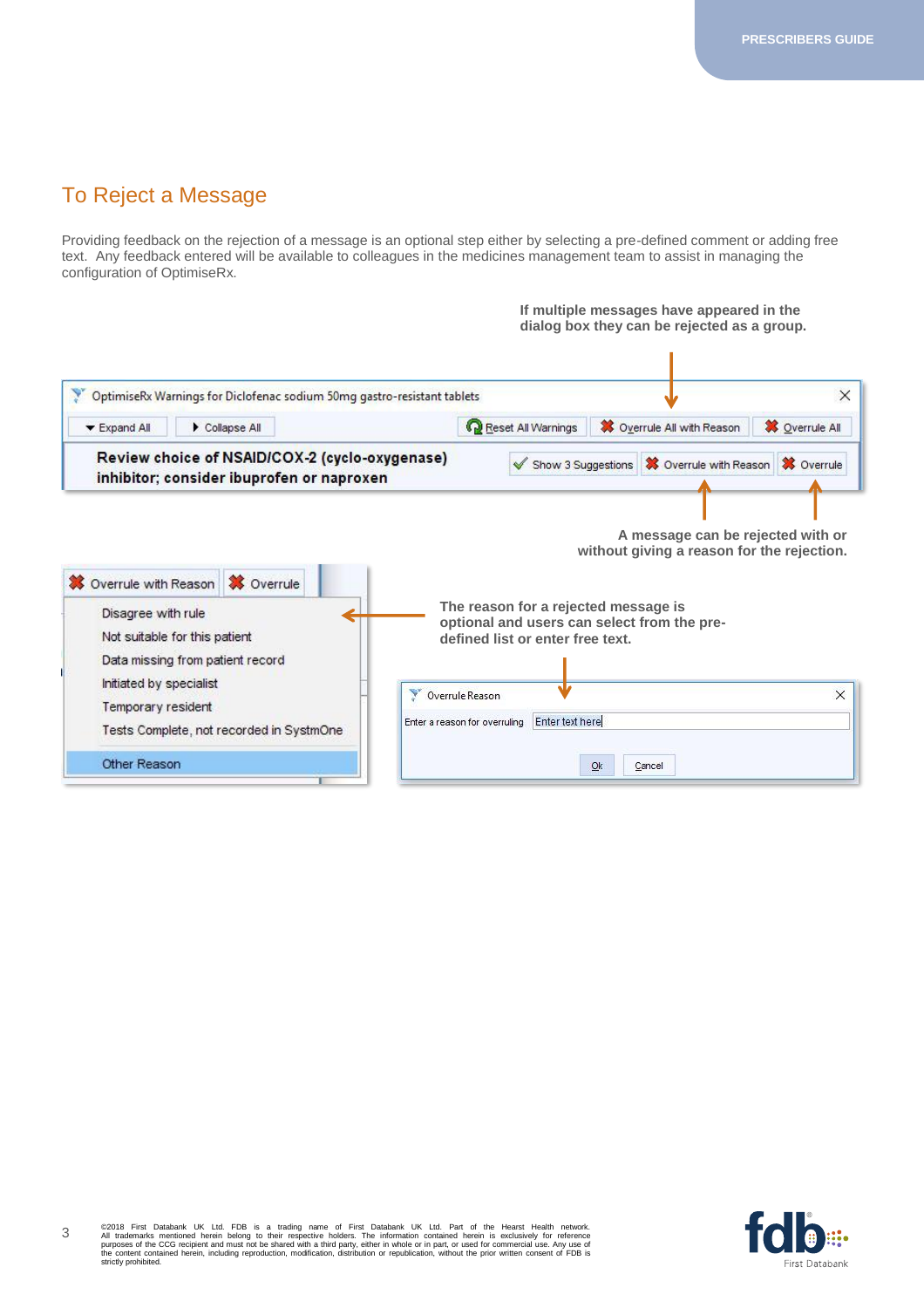$\mathbf{1}$ 

#### Simple Cost Saving Messages

**Simple Cost Saving messages will appear once the quantity and dosage information has been entered as this is used to calculate that a saving is available.** 

| OptimiseRx Cost Savings for Erythromycin 250mg gastro-resistant capsules                                                                                                                                                                                                                                           |              |                                                                       |        |                                                          | $\times$ |
|--------------------------------------------------------------------------------------------------------------------------------------------------------------------------------------------------------------------------------------------------------------------------------------------------------------------|--------------|-----------------------------------------------------------------------|--------|----------------------------------------------------------|----------|
| Original<br>Erythromycin 250mg gastro-resistant capsules<br>28 capsules<br>Generic<br>£5.61                                                                                                                                                                                                                        |              | 28 tablets<br>Generic<br>£1.28                                        |        | Suggested<br>Erythromycin 250mg gastro-resistant tablets |          |
| Disclaimer: The OptimiseRx module is intended for the use of healthcare professionals and provided on the basis that the healthcare professionals will retain FULL<br>and SOLE responsibility for deciding what treatment to prescribe or dispense for any particular patient or circumstance View Full Disclaimer | Use Original | Use Alternative                                                       | Cancel | £4.33<br>Total saving                                    |          |
|                                                                                                                                                                                                                                                                                                                    |              |                                                                       |        |                                                          |          |
| Continues prescribing of the original<br>medication                                                                                                                                                                                                                                                                | screen.      | Replaces the original drug with the<br>alternative in the prescribing |        | Returns to the record medication<br>screen.              |          |

On accepting a simple Cost Saving message, should the default dose of the Alternative Product medication differ to that initial medication entered, an option to choose the most appropriate dosage statement will be offered.

| Question |                                                                         | ×                                                                               |
|----------|-------------------------------------------------------------------------|---------------------------------------------------------------------------------|
|          | dose.                                                                   | The OptimiseRx alternative medication you have selected has a different default |
|          | tablets.                                                                | Select the dose you would like to use for Erythromycin 250mg gastro-resistant   |
|          | Default dose: take one 4 times/day<br>Original dose: take as directed   |                                                                                 |
|          | All instructions and quantities should be checked prior to prescribing. |                                                                                 |
|          |                                                                         |                                                                                 |
|          |                                                                         | Use Original Dose                                                               |

**Prescribes the Alternative Product using the dose that the user entered for the initial medication.**

**Changes dose to the default dose for the medication that OptimiseRx message has presented as an Alternative Product.**

4 ©2018 First Databank UK Ltd. FDB is a trading name of First Databank UK Ltd. Part of the Hearst Health network.<br>All trademarks mentioned herein belong to their respective holders. The information contained herein is exclus